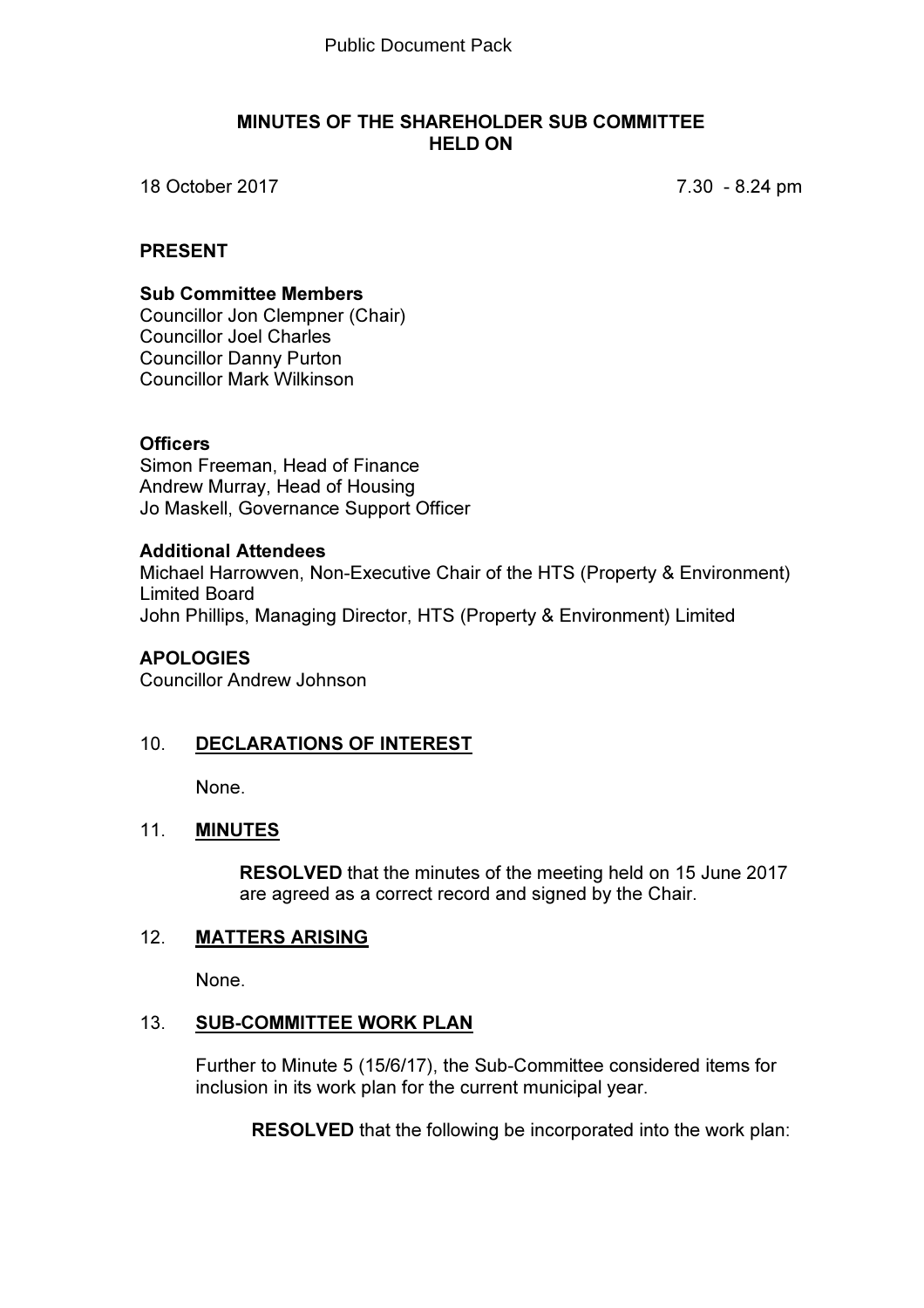- (a) Regular updates on the progression of HTS (eg. development and improvement of the service, business plan and budget);
- (b) Review the appropriateness of key performance indicators;
- (c) Implementation timetables giving key milestones for the Business and Environmental Plans.

#### 14. OPERATIONAL AND PERFORMANCE REPORTS

(a) HTS (Property and Environment) Ltd Performance Report and Balanced Scorecard

The Sub-Committee received the second report of its kind, which set out HTS' operation and performance statistics as at August 2017; together with the update report for September 2017 which had been separately circulated prior to the meeting.

The report summarised the results of the monitoring, which highlighted how each service area was performing; drew comparisons between Key Performance Indicators (KPIs) against Year 1 targets; and also summarised the management accounts, which were on track for a retained profit of £854,000 for 2017/18.

Whilst acknowledging the progress made in addressing underperforming KPIs, the Sub-Committee suggested that a more in depth analysis of KPIs might better inform responses.

HTS were committed to providing an excellent service to meet the aspirations of Harlow residents, and were open to eventually exploring other opportunities in the future.

The Sub-Committee noted that since its last meeting HTS had been recommended for British Standards Institute accreditation in three areas; six apprentices had been appointed; Jewsons had moved into the depot and would be fully operational by November 2017; and Cabinet had approved the award of contracts to HTS for certain Phase 2 Business Cases.

> RESOLVED that the performance and financial position set out in paragraphs 3 to 10 of the report is acknowledged as follows:

(i) HTS (Property and Environment) Ltd's achievement of 98.21% against the suite of major and minor Key Performance Indicators which govern the contract;